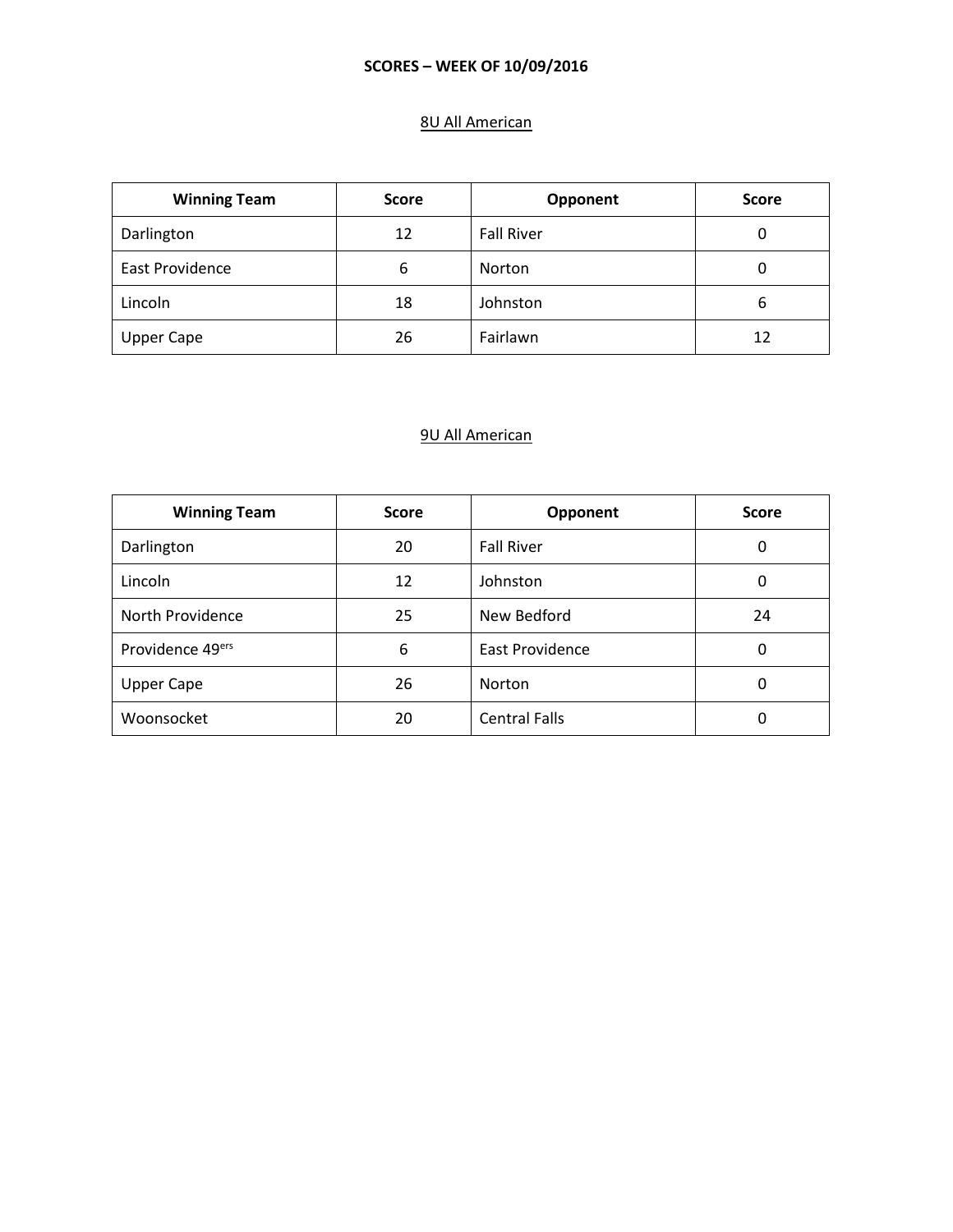# 10U All American

| <b>Winning Team</b>  | <b>Score</b> | Opponent          | <b>Score</b> |
|----------------------|--------------|-------------------|--------------|
| <b>Central Falls</b> | 13           | Woonsocket        | 0            |
| East Providence      | 32           | Providence 49ers  | 6            |
| Fairlawn             | 25           | <b>Upper Cape</b> | 6            |
| <b>Fall River</b>    | 20           | Johnston          | 0            |

| <b>Winning Team</b>  | Score | Opponent                     | Score |
|----------------------|-------|------------------------------|-------|
| <b>Central Falls</b> | 20    | Woonsocket                   |       |
| East Providence      | 6     | Providence 49 <sup>ers</sup> | O     |
| Lincoln              | 25    | Johnston                     | 0     |
| North Providence     | 14    | New Bedford                  |       |
| South Providence     | 27    | <b>Norton</b>                |       |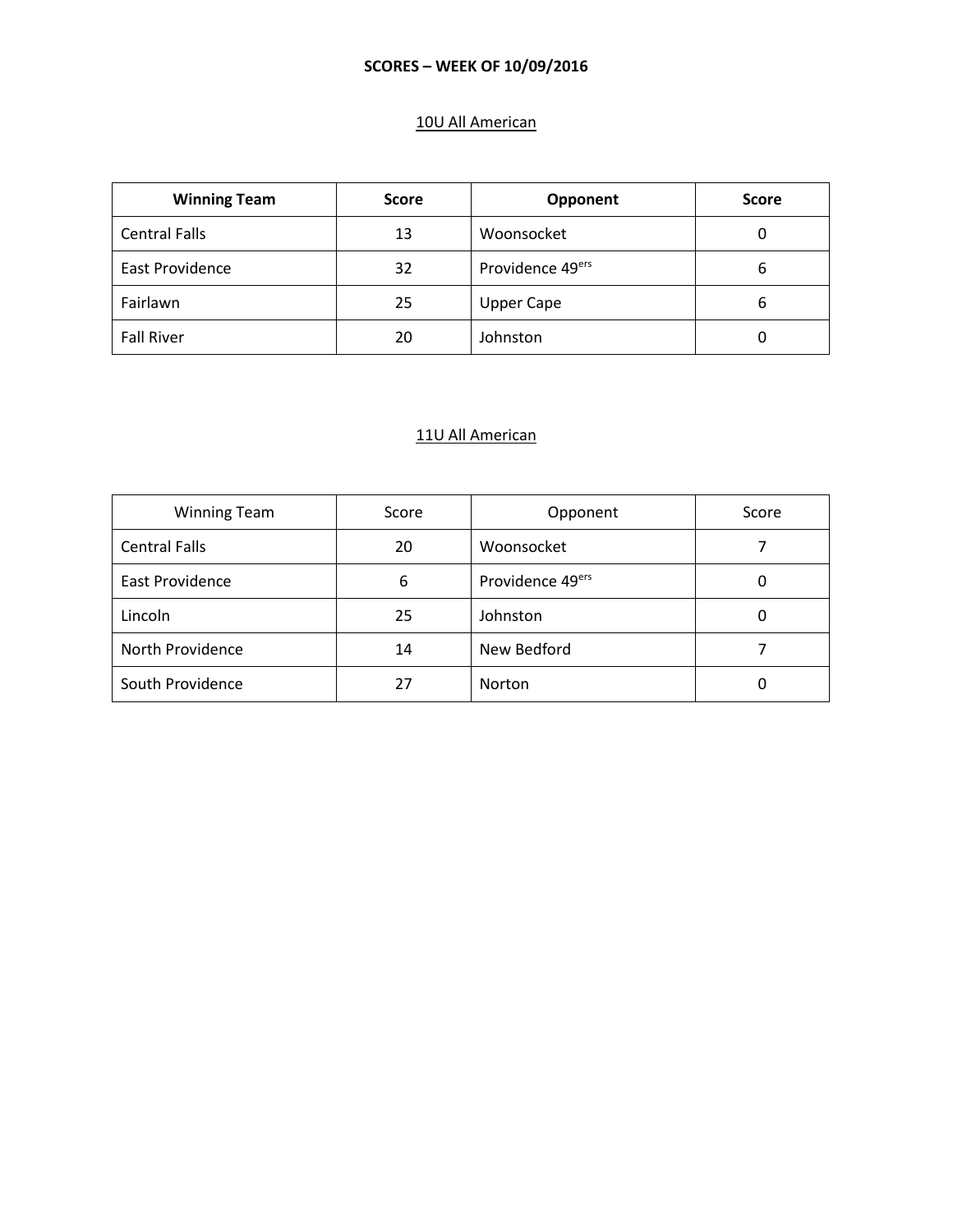## 12U All American

| <b>Winning Team</b> | <b>Score</b> | Opponent                     | <b>Score</b> |
|---------------------|--------------|------------------------------|--------------|
| East Providence     | 26           | Providence 49 <sup>ers</sup> | 12           |
| <b>Fall River</b>   | 24           | Darlington                   | Ü            |
| Lincoln             | 12           | Johnston                     |              |

| <b>Winning Team</b>          | <b>Score</b> | Opponent               | <b>Score</b> |
|------------------------------|--------------|------------------------|--------------|
| <b>CLCF</b>                  | 6            | <b>East Providence</b> | 0            |
| <b>Fall River</b>            | 7            | Darlington             | 0            |
| Lincoln                      | 22           | Fairlawn               | 0            |
| North Providence             | 27           | New Bedford            | $\Omega$     |
| Providence 49 <sup>ers</sup> | 7            | Johnston               | 6            |
| South Providence             | 20           | Norton                 | 0            |
| Woonsocket                   | 20           | <b>Central Falls</b>   | 0            |